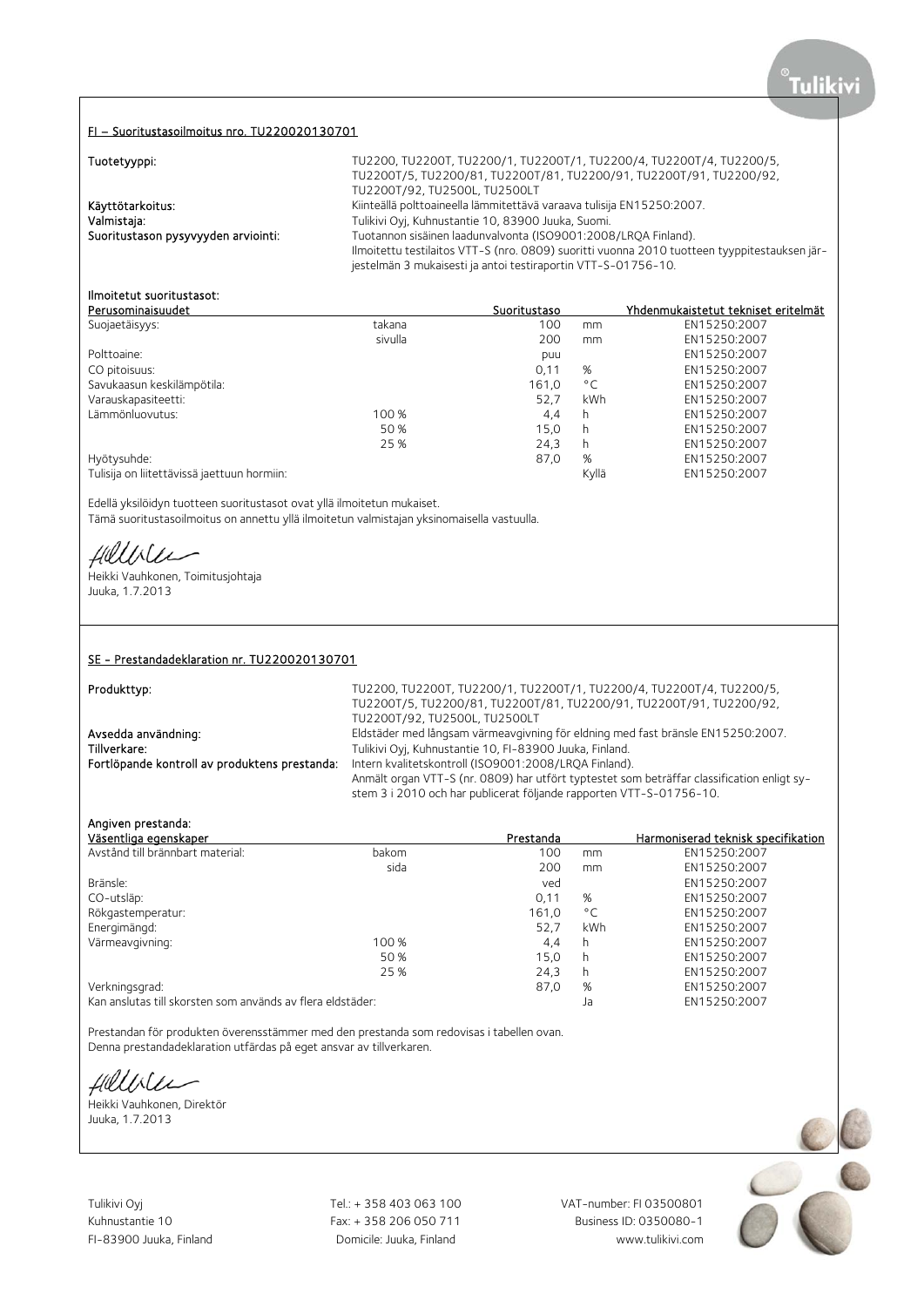## EN - Declaration of Performance nr. TU220020130701

| Product type:                             | TU2200, TU2200T, TU2200/1, TU2200T/1, TU2200/4, TU2200T/4, TU2200/5,<br>TU2200T/5, TU2200/81, TU2200T/81, TU2200/91, TU2200T/91, TU2200/92,<br>TU2200T/92, TU2500L, TU2500LT                        |
|-------------------------------------------|-----------------------------------------------------------------------------------------------------------------------------------------------------------------------------------------------------|
| Intended use:<br>Manufacturer:            | Slow heat release appliance fired by solid fuel EN15250:2007.<br>Tulikivi Oyj, Kuhnustantie 10, FI-83900 Juuka, Finland.                                                                            |
| Verification of constancy of performance: | Internal quality control (ISO9001:2008/LRQA Finland).                                                                                                                                               |
|                                           | The notified laboratory VTT-S (nr. 0809) performed the determination of the product type<br>on the basis of type testing under system 3 in the year 2010 and issued test report VTT-S-<br>01756-10. |

## Declared performance:

| <b>Essential Characteristics</b>                                |       | Performance |              | Harmonized technical specification |
|-----------------------------------------------------------------|-------|-------------|--------------|------------------------------------|
| Distance to combustible materials:                              | rear  | 100         | mm           | EN15250:2007                       |
|                                                                 | sides | 200         | mm           | EN15250:2007                       |
| Fuel types:                                                     |       | firewood    |              | EN15250:2007                       |
| CO emissions:                                                   |       | 0,11        | %            | EN15250:2007                       |
| Max. flue gas temperature:                                      |       | 161.0       | $^{\circ}$ C | EN15250:2007                       |
| Thermal storage capacity:                                       |       | 52.7        | kWh          | EN15250:2007                       |
| Heat output:                                                    | 100 % | 4,4         | h            | EN15250:2007                       |
|                                                                 | 50 %  | 15,0        | h            | EN15250:2007                       |
|                                                                 | 25 %  | 24,3        | h            | EN15250:2007                       |
| Energy efficiency:                                              |       | 87,0        | %            | EN15250:2007                       |
| Connection of multiple fireplaces on shared flue pipe possible: |       |             | Yes          | EN15250:2007                       |

The performance of the product is in conformity with the above declared performance. This declaration of performance is issued under the sole responsibility of the manufacturer.

Hillbler

Heikki Vauhkonen, Managing Director Juuka, 1.7.2013

## DE – Leistungserklärung Nr. TU220020130701

| Produkttyp:                             | TU2200, TU2200T, TU2200/1, TU2200T/1, TU2200/4, TU2200T/4, TU2200/5,                  |
|-----------------------------------------|---------------------------------------------------------------------------------------|
|                                         | TU2200T/5, TU2200/81, TU2200T/81, TU2200/91, TU2200T/91, TU2200/92,                   |
|                                         | TU2200T/92, TU2500L, TU2500LT                                                         |
| Vorgesehener Verwendungszweck:          | Speicherfeuerstätte für feste Brennstoffe EN15250:2007.                               |
| Hersteller:                             | Tulikivi Oyj, Kuhnustantie 10, FI-83900 Juuka, Finnland.                              |
| Überprüfung der Leistungsbeständigkeit: | Interne Qualitätskontrolle (ISO9001:2008/LRQA Finnland).                              |
|                                         | Die notifizierte Stelle VTT-S (Nr. 0809) hat die Typprüfung nach dem System 3 im Jahr |
|                                         | 2010 durchgeführt und folgenden Testreport ausgestellt: VTT-S-01756-10.               |

# Erklärte Leistung:

| Wesentliche Merkmale                                       |          | Leistuna  |              | Harmonisierte technische Spezifikation |
|------------------------------------------------------------|----------|-----------|--------------|----------------------------------------|
| Abstand zu brennbaren Bauteilen:                           | hinten   | 100       | mm           | EN15250:2007                           |
|                                                            | seitlich | 200       | mm           | EN15250:2007                           |
| Brennstoff:                                                |          | Brennholz |              | EN15250:2007                           |
| CO Emissionen:                                             |          | 0,11      | %            | EN15250:2007                           |
| Abgastemperatur:                                           |          | 161.0     | $^{\circ}$ C | EN15250:2007                           |
| Gespeicherte Energie:                                      |          | 52,7      | <b>kWh</b>   | EN15250:2007                           |
| Wärmeabgabe:                                               | 100 %    | 4.4       | h            | EN15250:2007                           |
|                                                            | 50 %     | 15.0      | h            | EN15250:2007                           |
|                                                            | 25 %     | 24,3      | h            | EN15250:2007                           |
| Wirkungsgrad:                                              |          | 87,0      | %            | EN15250:2007                           |
| Für Mehrfachbelegung auf gemeinsamen Schornstein geeignet: |          |           | Ja           | EN15250:2007                           |
|                                                            |          |           |              |                                        |

Die Leistung des Produkts entspricht der oben erklärten Leistung.

Verantwortlich für die Erstellung dieser Leistungserklärung ist allein der Hersteller.

Hilliler

Heikki Vauhkonen, Geschäftsleiter Juuka, 1.7.2013

Tulikivi Oyj Tel.: + 358 403 063 100 VAT-number: FI 03500801

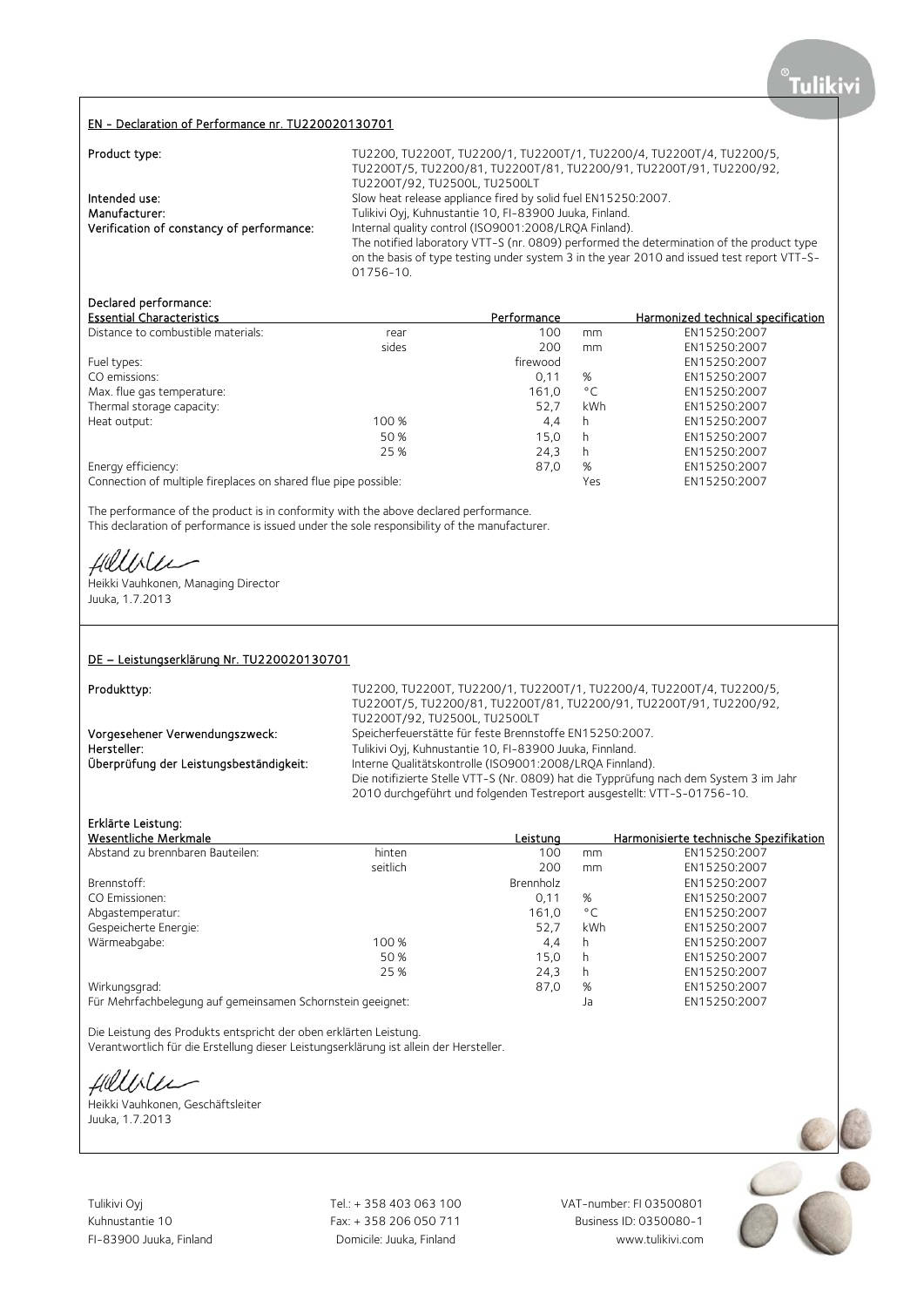### FR - Déclaration des performances no. TU220020130701

| Type de produit:                             | TU2200, TU2200T, TU2200/1, TU2200T/1, TU2200/4, TU2200T/4, TU2200/5,                         |
|----------------------------------------------|----------------------------------------------------------------------------------------------|
|                                              | TU2200T/5, TU2200/81, TU2200T/81, TU2200/91, TU2200T/91, TU2200/92,                          |
|                                              | TU2200T/92, TU2500L, TU2500LT                                                                |
| Usage prévu:                                 | Poêle-cheminée à accumulation de chaleur faisant appel à un combustible EN15250:2007.        |
| Fabricant:                                   | Tulikivi Oyj, Kuhnustantie 10, FI-83900 Juuka, Finlande.                                     |
| Evaluation de la stabilité des performances: | Contrôle de qualité interne (ISO9001:2008/LRQA Finlande).                                    |
|                                              | Le laboratoire d'essais notifié VTT-S (no. 0809) a effectué la détermination du produit type |
|                                              | sur la base d'essais de type système 3 en 2010 et a issu le rapport de test VTT-S-01756-     |
|                                              | 10.                                                                                          |

# Performances déclarées:

| Caractéristiques essentielles                                                          |         | Performances      |              | Spécifications techniques harmonisées |
|----------------------------------------------------------------------------------------|---------|-------------------|--------------|---------------------------------------|
| Distance aux éléments structurels inflammables:                                        | arrière | 100               | mm           | EN15250:2007                          |
|                                                                                        | côtés   | 200               | mm           | EN15250:2007                          |
| Combustible:                                                                           |         | bois              |              | EN15250:2007                          |
| Émissions de CO:                                                                       |         | 0.11              | %            | EN15250:2007                          |
| Température des gaz évacués:                                                           |         | 161.0             | $^{\circ}$ C | EN15250:2007                          |
| Energie stockée:                                                                       |         | 52.7              | kWh          | EN15250:2007                          |
| Restitution thermique:                                                                 | 100 %   | 4.4               | h            | EN15250:2007                          |
|                                                                                        | 50 %    | 15.0              | h            | EN15250:2007                          |
|                                                                                        | 25 %    | 24.3              | h            | EN15250:2007                          |
| Rendement:                                                                             |         | 87.0              | %            | EN15250:2007                          |
| Paccordoment pescible à une cheminée s'utilisant pour plusieurs appareils de chauffage |         | $\bigcap_{i=1}^n$ |              | EN15250.2007                          |

Raccordement possible à une cheminée s'utilisant pour plusieurs appareils de chauffage: Oui EN15250:2007

Les performances du produit sont conformes aux performances déclarées indiquées en haut. La présente déclaration des performances est établie sous la seule responsabilité du fabricant.

Hillble

Heikki Vauhkonen, Directeur Général Juuka, 1.7.2013

### NL - Prestatieverklaring nr. TU220020130701

Producttype: TU2200, TU2200, TU2200, TU2200/1, TU2200T/1, TU2200/4, TU2200T/4, TU2200/5, TU2200T/5, TU2200/81, TU2200T/81, TU2200/91, TU2200T/91, TU2200/92, TU2200T/92, TU2500L, TU2500LT Beoogd gebruik: <br>Accumulerende toestelle gestookt met vaste brandstof EN15250:2007.<br>Tulikivi Ovi. Kuhnustantie 10. FI-83900 Juuka. Finland. Fabrikant: Tulikivi Oyj, Kuhnustantie 10, FI-83900 Juuka, Finland.<br>1. Tulikivi Oyj, Kuhnustantie 10, FI-83900 Juuka, Finland. Verificatie van de prestatiebestendigheid: Interne Interne kwaliteitscontrole (ISO9001:2008/LRQA Finland). De genotificeerde testlaboratorium VTT-S (nr. 0809) heeft de typetest uitgevoerd op basis van testen uitgevoerd volgens systeem 3 in 2010 met testverslag VTT-S-01756-10 als resultaat.

### Aangegeven prestatie:

| Essentiële kenmerken                    |            | Prestaties |              | Geharmoniseerde technische specificatie |
|-----------------------------------------|------------|------------|--------------|-----------------------------------------|
| Afstand tot brandbare constructiedelen: | achterkant | 100        | mm           | EN15250:2007                            |
|                                         | zijkant    | 200        | mm           | EN15250:2007                            |
| Brandstof:                              |            | hout       |              | EN15250:2007                            |
| CO-emissies:                            |            | 0.11       | %            | EN15250:2007                            |
| Rookgastemperatuur:                     |            | 161,0      | $^{\circ}$ C | EN15250:2007                            |
| Hoeveelheid energie:                    |            | 52.7       | <b>kWh</b>   | EN15250:2007                            |
| Warmteafgifte:                          | 100 %      | 4.4        | h            | EN15250:2007                            |
|                                         | 50 %       | 15.0       | h            | EN15250:2007                            |
|                                         | 25 %       | 24,3       | h            | EN15250:2007                            |
| Rendement:                              |            | 87,0       | %            | EN15250:2007                            |
|                                         |            |            |              |                                         |

Kan worden aangesloten op een door meerdere verwarmingstoestellen gebruikt rookkanaal: Ja EN15250:2007

De prestaties van het product voldoen aan de hierboven vermelde prestatieverklaringen. Deze prestatieverklaring is verstrekt onder de exclusieve verantwoordelijkheid van de fabrikant.

Hillbler

Heikki Vauhkonen, Directeur Juuka, 1.7.2013

Tulikivi Oyj Tel.: + 358 403 063 100 VAT-number: FI 03500801

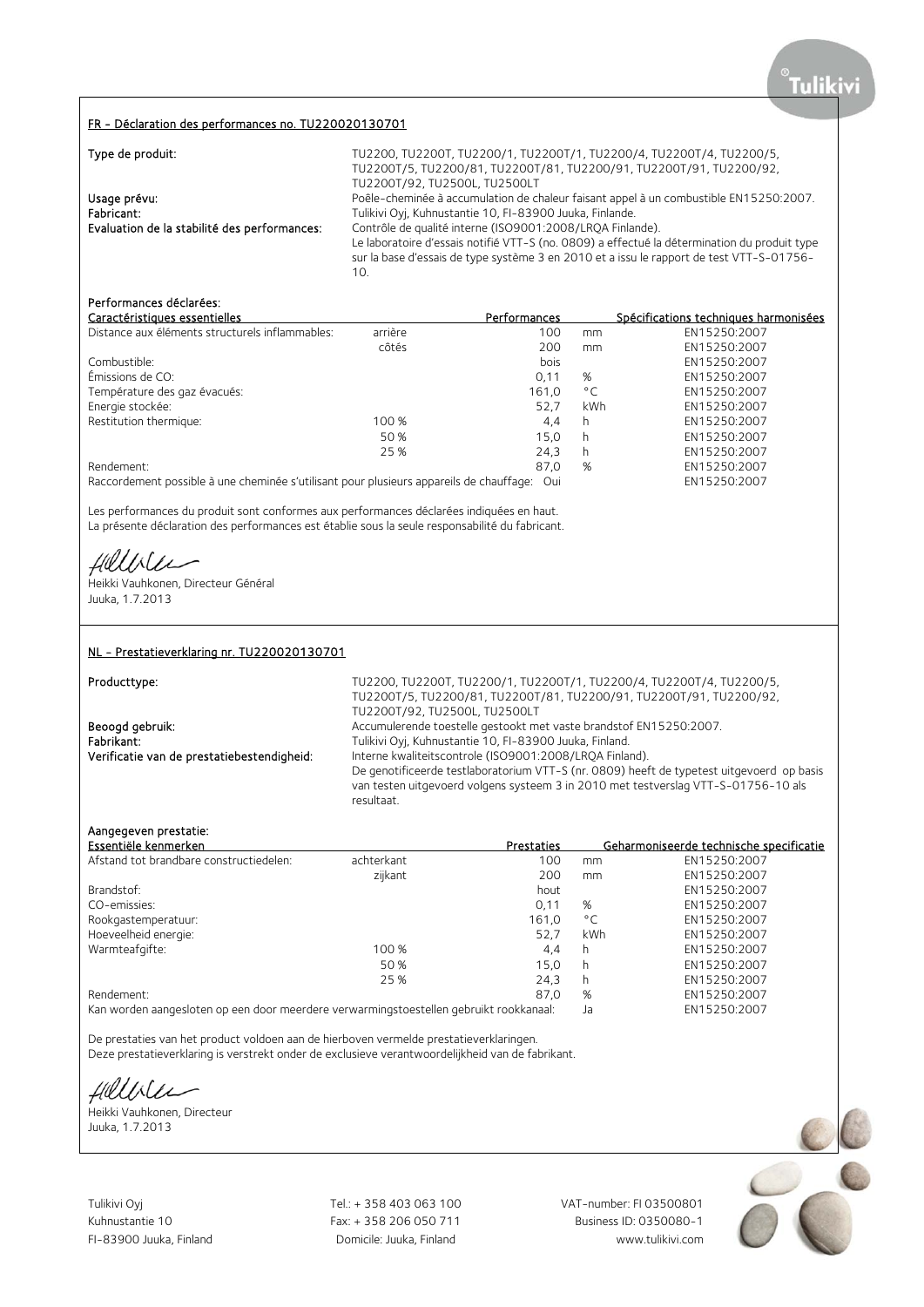### IT - Dichiarazione di prestazione nro. TU220020130701

| Prodotto - tipo:                                | TU2200, TU2200T, TU2200/1, TU2200T/1, TU2200/4, TU2200T/4, TU2200/5,<br>TU2200T/5, TU2200/81, TU2200T/81, TU2200/91, TU2200T/91, TU2200/92,<br>TU2200T/92, TU2500L, TU2500LT                                                           |
|-------------------------------------------------|----------------------------------------------------------------------------------------------------------------------------------------------------------------------------------------------------------------------------------------|
| Uso previsto:<br>Fabbricante:                   | Apparecchi domestici a lento rilascio di calore alimentati a combustibili EN15250:2007.<br>Tulikivi Oyj, Kuhnustantie 10, FI-83900 Juuka, Finlandia.                                                                                   |
| Verificazione della costanza della prestazione: | Controllo di qualità interno (ISO9001:2008/LRQA Finlandia).<br>L'organismo notificato VTT-S (nro. 0809) ha effettuato le prove di tipo secondo il sistema 3<br>nel 2010 e ha rilasciato la sequente rapporto di prova: VTT-S-01756-10. |

# Prestazione dichiarata:

| Caratteristiche essenziali                                                                      |       | Prestazione |              | Documento di riferimento |
|-------------------------------------------------------------------------------------------------|-------|-------------|--------------|--------------------------|
| Distanza dei materiali infiammabili:                                                            | retro | 100         | mm           | EN15250:2007             |
|                                                                                                 | lato  | 200         | mm           | EN15250:2007             |
| Combustibile:                                                                                   |       | legna       |              | EN15250:2007             |
| Emissioni CO:                                                                                   |       | 0,11        | %            | EN15250:2007             |
| Temperatura dei gas in uscita:                                                                  |       | 161.0       | $^{\circ}$ C | EN15250:2007             |
| Energia accumulata:                                                                             |       | 52.7        | kWh          | EN15250:2007             |
| Rilascio del calore:                                                                            | 100%  | 4.4         | h            | EN15250:2007             |
|                                                                                                 | 50%   | 15.0        | h            | EN15250:2007             |
|                                                                                                 | 25%   | 24.3        | h            | EN15250:2007             |
| Rendimento:                                                                                     |       | 87.0        | %            | EN15250:2007             |
| Adatta per essere collegata a una canna fumaria utilizzata da vari apparecchi di riscaldamento: |       |             | Si           | EN15250:2007             |

La prestazione del prodotto conforme alla prestazione dichiarata sopra. Si rilascia la presente dichiarazione di prestazione sotto la responsabilità esclusiva del fabbricante.

Hillile

Heikki Vauhkonen, Direttore Juuka, 1.7.2013

#### ET - Toimivusdeklaratsioon nr. TU220020130701

| Tootetüüp: |
|------------|
|------------|

TU2200, TU2200T, TU2200/1, TU2200T/1, TU2200/4, TU2200T/4, TU2200/5, TU2200T/5, TU2200/81, TU2200T/81, TU2200/91, TU2200T/91, TU2200/92, TU2200T/92, TU2500L, TU2500LT Ettenähtud kasutusotstarve: Tahke kütusega köetav soojustsalvestav küttekolle EN15250:2007. Tootja: Tulikivi Oyj, Kuhnustantie 10, FI-83900 Juuka, Soome. Sisemine kvaliteedikontroll (ISO9001:2008/LRQA Soome). Teavitatud asutus VTT-S (nr. 0809) on juhatanud tüübihindamine pärast süsteemi 3 aastal 2010 a on välja andnud järgmise testraporti VTT-S-01756-10.

# Deklareeritud toimivus:

| Põhiomadused                                                         |        | Toimivus |              | Ühtlustatud tehniline kirjeldus |
|----------------------------------------------------------------------|--------|----------|--------------|---------------------------------|
| Kaugus põlevast materjalist konstruktsioonidest:                     | taga   | 100      | mm           | EN15250:2007                    |
|                                                                      | kõrval | 200      | mm           | EN15250:2007                    |
| Kütus:                                                               |        | puu      |              | EN15250:2007                    |
| Põlemissaaduste CO sisaldus:                                         |        | 0,11     | %            | EN15250:2007                    |
| Väljuva gaasi temperatuur:                                           |        | 161.0    | $^{\circ}$ C | EN15250:2007                    |
| Salvestatud energiahulk:                                             |        | 52.7     | kWh          | EN15250:2007                    |
| Soojuse eraldumine:                                                  | 100%   | 4.4      | h            | EN15250:2007                    |
|                                                                      | 50%    | 15,0     | h            | EN15250:2007                    |
|                                                                      | 25%    | 24,3     | h            | EN15250:2007                    |
| Kasutegur:                                                           |        | 87.0     | %            | EN15250:2007                    |
| Sobib ühendamiseks mitme küttekolde poolt kasutatava korstnalõõriga: |        |          | Ja           | EN15250:2007                    |

Toote toimivus on kooskõlas ülalosutatud deklareeritud toimivusega. Käesolev toimivusdeklaratsioon on välja antud tootja ainuvastutusel.

Hilliler

Heikki Vauhkonen, Tegevdirektor Juuka, 1.7.2013

Tulikivi Oyj Tel.: + 358 403 063 100 VAT-number: FI 03500801

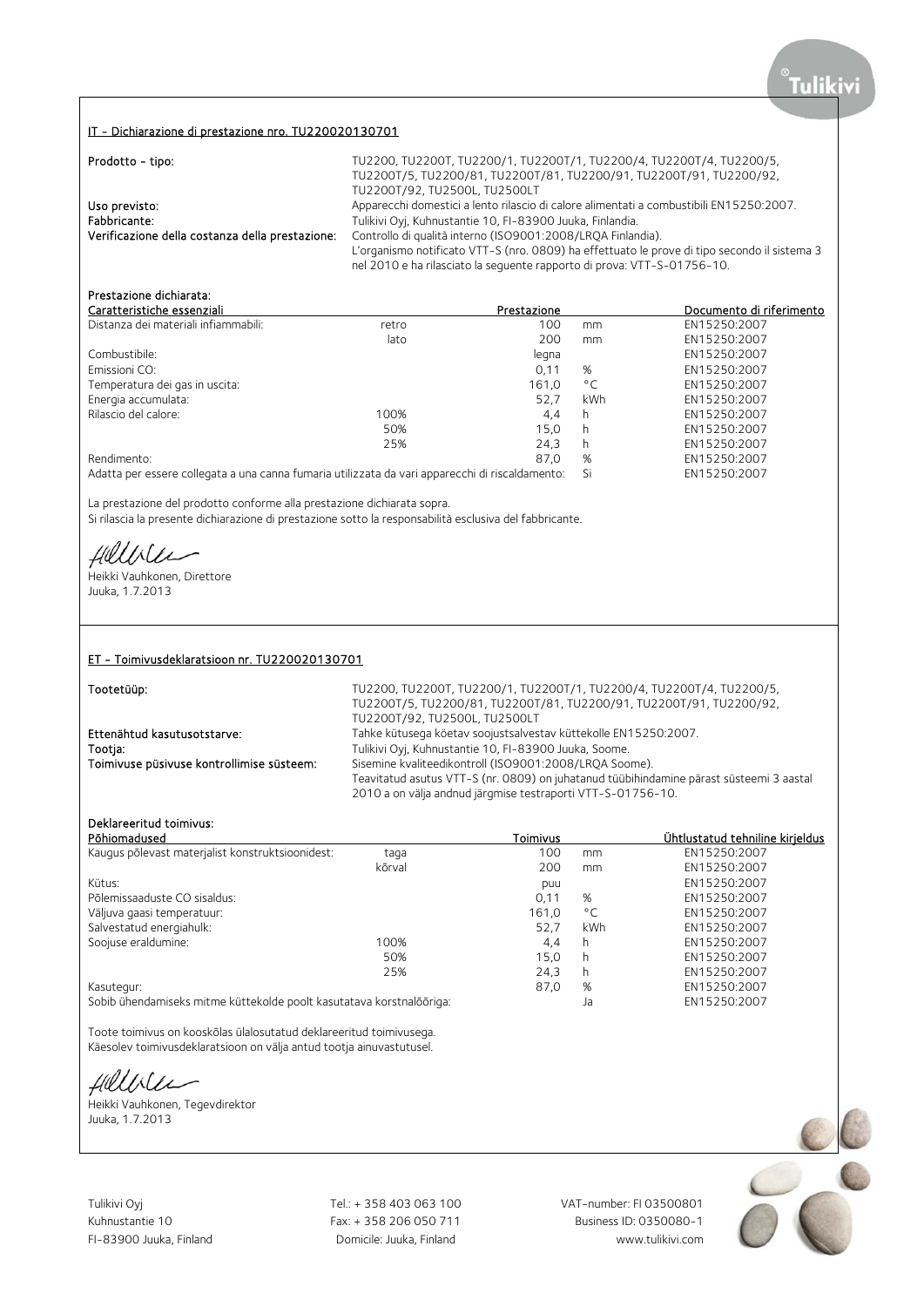### LT - Eksploatacinių savybių deklaraciją nr. TU220020130701

| Produkto tipas: | TU2200, TU2200T, TU2200/1, TU2200T/1, TU2200/4, TU2200T/4, TU2200/5,                                    |
|-----------------|---------------------------------------------------------------------------------------------------------|
|                 | TU2200T/5, TU2200/81, TU2200T/81, TU2200/91, TU2200T/91, TU2200/92,                                     |
|                 | TU2200T/92, TU2500L, TU2500LT                                                                           |
| Paskirtis:      | Lėtai šilumą išskiriantys kietuoju kuru kūrenami buitiniai šildytuvai EN15250:2007.                     |
| Gamintojas:     | Tulikivi Oyj, Kuhnustantie 10, FI-83900 Juuka, Suomija.                                                 |
|                 | Nuolatinis eksploatacinių savybių sertifikavimas: Vidaus kokybės kontrolės (ISO9001:2008/LRQA Suomija). |
|                 | Notifikuotoji sertifikavimo įstaiga VTT-S (nr. 0809) atliko testą pagal sistemą 3 metais 2010           |
|                 | ir išdavė sertifikatą VTT-S-01756-10.                                                                   |

# Deklaruojamos eksploatacinės savybės:

| Svarbiausios charakteristikos                         |                      | Eksploatacinės savybės |              | Darnioji techninė specifikacija |
|-------------------------------------------------------|----------------------|------------------------|--------------|---------------------------------|
| Atstumas iki degiųjų medžiagų:                        | nuo galinės sienelės | 100                    | mm           | EN15250:2007                    |
|                                                       | iš šono              | 200                    | mm           | EN15250:2007                    |
| Kuro rūšis:                                           |                      | malkos                 |              | EN15250:2007                    |
| Emisija CO:                                           |                      | 0,11                   | %            | EN15250:2007                    |
| Išmetamų dujų į dūmtraukį temperatūra:                |                      | 161.0                  | $^{\circ}$ C | EN15250:2007                    |
| Kaupiamoji energija:                                  |                      | 52.7                   | kWh          | EN15250:2007                    |
| Šildymo galingumas:                                   | 100 %                | 4.4                    | h            | EN15250:2007                    |
|                                                       | 50 %                 | 15.0                   | h            | EN15250:2007                    |
|                                                       | 25 %                 | 24,3                   | h            | EN15250:2007                    |
| Naudingumo koeficientas:                              |                      | 87,0                   | %            | EN15250:2007                    |
| Keletos krosnių pajungimas į vieną dūmtraukį-galimas: |                      |                        | Taip         | EN15250:2007                    |

Produkto eksploatacinės savybės atitinka deklaruotas eksploatacines savybes. Ši eksploatacinių savybių deklaracija išduota tik nurodyto gamintojo atsakomybe.

Hillile

Heikki Vauhkonen, Generalinis Direktorius Juuka, 1.7.2013

### LV – Veiktspējas deklarācija nr. TU220020130701

#### Produkta veids: TU2200, TU2200T, TU2200/1, TU2200T/1, TU2200/4, TU2200T/4, TU2200/5, TU2200T/5, TU2200/81, TU2200T/81, TU2200/91, TU2200T/91, TU2200/92, TU2200T/92, TU2500L, TU2500LT Lietošanas veids: Cietā kurināmā sildiekārtas ar lēnu siltumatdevi EN15250:2007.<br>
Ražotāis: Cietā kurināmā sildiekārtas ar lēnu siltumatdevi EN15250:2007. Ražotājs: Tulikivi Oyj, Kuhnustantie 10, FI-83900 Juuka, Somija. Iekšēja kvalitātes pārbaude (ISO9001:2008/LRQA Somija). Paziņotā (notificētā) institūcija VTT-S (nr. 0809) veica produkta tipa noteikšanu balstoties uz produkta 3. sistēmas tipa testiem 2010 gadā un tika izdots testēšanas pārskats VTT-S-01756-10.

#### Tehniskie rādītāji:

| Galvenie veiktspējas rādītāji                            |               | <b>Veiktspēja</b> |              | Kopējā tehniskā specifkācija |
|----------------------------------------------------------|---------------|-------------------|--------------|------------------------------|
| Attālums līdz degošiem materiāliem:                      | no aizmugures | 100               | mm           | EN15250:2007                 |
|                                                          | no sāniem     | 200               | mm           | EN15250:2007                 |
| Kurināmā veidi:                                          |               | malkas pagales    |              | EN15250:2007                 |
| CO emisija:                                              |               | 0.11              | %            | EN15250:2007                 |
| Izplūdes gāzu temperatūra:                               |               | 161.0             | $^{\circ}$ C | EN15250:2007                 |
| Energoietilpība:                                         |               | 52.7              | <b>kWh</b>   | EN15250:2007                 |
| Siltuma jauda:                                           | 100 %         | 4,4               | h            | EN15250:2007                 |
|                                                          | 50 %          | 15,0              | h            | EN15250:2007                 |
|                                                          | 25 %          | 24,3              | h            | EN15250:2007                 |
| Lietderības koeficients:                                 |               | 87,0              | %            | EN15250:2007                 |
| Ir iespēja pievienot vairākus kamīnus pie viena dūmvada: |               |                   | Jā           | EN15250:2007                 |

Produkta veiktspēja atbilst augstāk minētajiem rādītājiem. Par šīs veiktspējas deklarācijas izsniegšanu pilnībā atbild ražotājs.

Hillble

Heikki Vauhkonen, Ģenerāldirektors Juuka, 1.7.2013

Tulikivi Oyj Tel.: + 358 403 063 100 VAT-number: FI 03500801

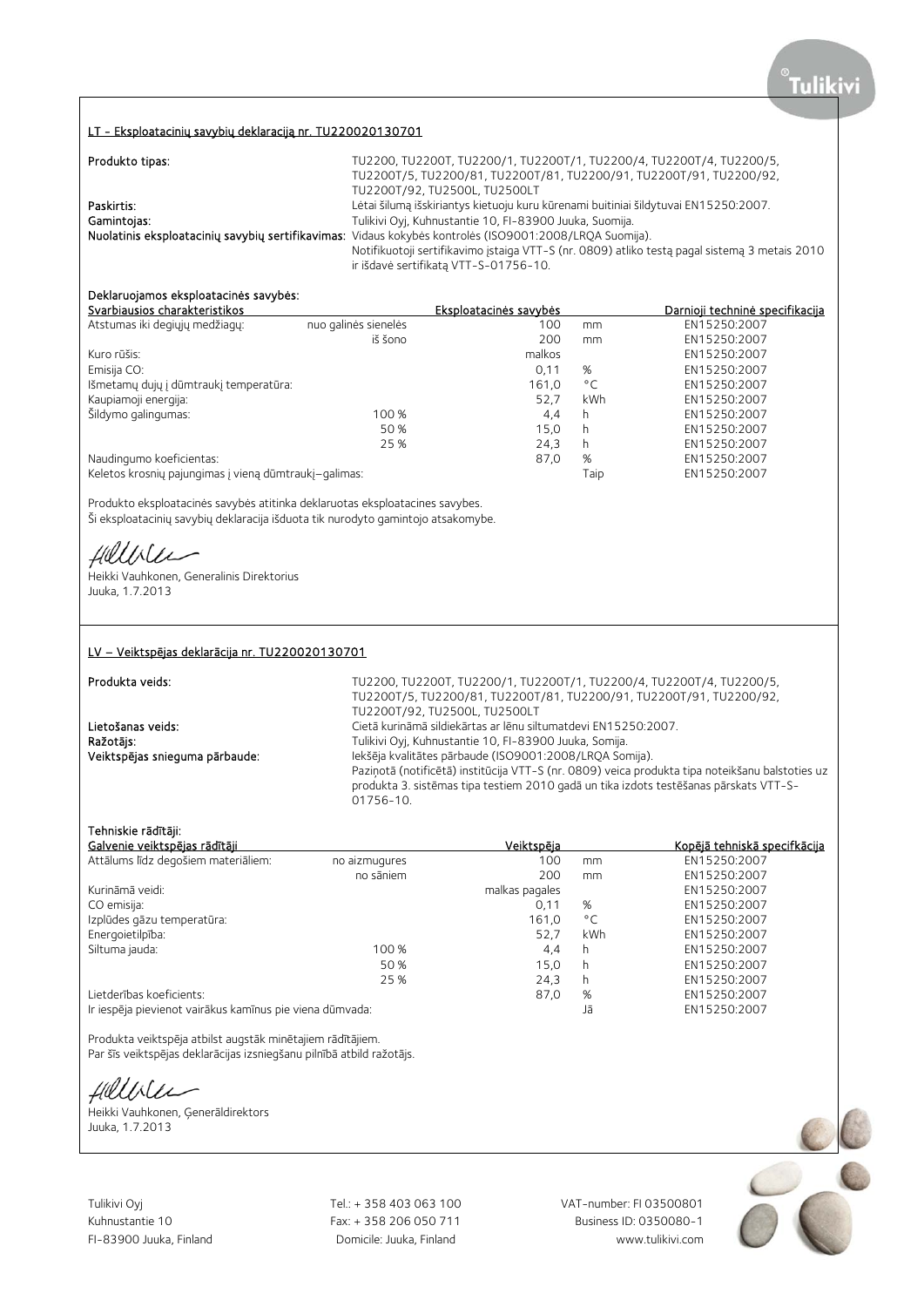### SI - Izjava o zmogljivosti nr. TU220020130701

| Tip proizvoda:      | TU2200, TU2200T, TU2200/1, TU2200T/1, TU2200/4, TU2200T/4, TU2200/5,                                    |
|---------------------|---------------------------------------------------------------------------------------------------------|
|                     | TU2200T/5, TU2200/81, TU2200T/81, TU2200/91, TU2200T/91, TU2200/92,                                     |
|                     | TU2200T/92, TU2500L, TU2500LT                                                                           |
| Predvidena uporaba: | Naprave na trdna goriva, ki počasi oddajajo toploto EN15250:2007.                                       |
| Proizvajalec:       | Tulikivi Oyi, Kuhnustantie 10, FI-83900 Juuka, Finska.                                                  |
|                     | Potrdilo o nespremenljivosti lastnosti proizvoda: Notranji nadzor kakovosti (ISO9001:2008/LRQA Finska). |
|                     | Pooblaščen laboratorij VTT-S (nr. 0809) je na podlagi preizkušanja tipa po sistemu 3 v letu             |
|                     | 2010 izvedel in izdal potrdilo o preizkusu VTT-S-01756-10.                                              |

## Izjava učinkovitosti

| Bistvene značilnosti                           |            | Učinkovitost |               | Usklaiena tehnična specifikacija |
|------------------------------------------------|------------|--------------|---------------|----------------------------------|
| Odmik od vnetljivih materialov:                | zadaj      | 100          | mm            | EN15250:2007                     |
|                                                | ob straneh | 200          | <sub>mm</sub> | EN15250:2007                     |
| Vrsta goriva:                                  |            | les          |               | EN15250:2007                     |
| Emisija CO:                                    |            | 0.11         | %             | EN15250:2007                     |
| Temperatura plinov:                            |            | 161.0        | $^{\circ}$ C  | EN15250:2007                     |
| Akumulirana toplota:                           |            | 52,7         | kWh           | EN15250:2007                     |
| Oddana toplotna moč:                           | 100 %      | 4,4          | h             | EN15250:2007                     |
|                                                | 50 %       | 15.0         | h             | EN15250:2007                     |
|                                                | 25 %       | 24,3         | h             | EN15250:2007                     |
| Izkoristek:                                    |            | 87,0         | %             | EN15250:2007                     |
| Možen priklop več kaminov na skupno dimno cev: |            |              | Da            | EN15250:2007                     |

Delovanje izdelka je v skladu z zgoraj navedenimi lastnostmi.

Izjava o zmogljivosti je izdana na odgovornost proizvajalca.

Hillble

Heikki Vauhkonen, Managing Director Juuka, 1.7.2013

### SK - Deklarácia výkonu nr. TU220020130701

Typ produktu: TU2200, TU2200T, TU2200/1, TU2200T/1, TU2200/4, TU2200T/4, TU2200/5, TU2200T/5, TU2200/81, TU2200T/81, TU2200/91, TU2200T/91, TU2200/92, TU2200T/92, TU2500L, TU2500LT **Použitie:** Spotrebiče pomaly uvoľňujúce teplo spaľujúce tuhé palivo EN15250:2007.<br>
Výrobca: Spotrebiče pomaly uvoľňujúce teplo spaľujúce tuhé palivo EN15250:2007. Výrobca: Tulikivi Oyj, Kuhnustantie 10, FI-83900 Juuka, Fínsko. Interná kontrola kvality (ISO9001:2008/LRQA Fínsko). Notifikované laboratórium VTT-S (nr. 0809) vykonalo určenie typu výrobku na základe skúšky typu podľa systému 3 v roku 2010 a vydalo skúšobnú správu VTT-S-01756-10.

# Deklarované vlastnosti:

| Základné vlastnosti                                          |        | Výkon |              | Harmonizovaná technická špecifikácia |
|--------------------------------------------------------------|--------|-------|--------------|--------------------------------------|
| Vzdialenosť od horľavých povrchov:                           | vzadu  | 100   | mm           | EN15250:2007                         |
|                                                              | z boku | 200   | mm           | EN15250:2007                         |
| Typy paliva:                                                 |        | drevo |              | EN15250:2007                         |
| CO emisie:                                                   |        | 0,11  | %            | EN15250:2007                         |
| Teplota spalín na výstupe:                                   |        | 161.0 | $^{\circ}$ C | EN15250:2007                         |
| Akumulovaná energia:                                         |        | 52.7  | kWh          | EN15250:2007                         |
| Dĺžka tepelného výkonu:                                      | 100 %  | 4,4   | h            | EN15250:2007                         |
|                                                              | 50 %   | 15.0  | h            | EN15250:2007                         |
|                                                              | 25 %   | 24,3  | h.           | EN15250:2007                         |
| Účinnosť:                                                    |        | 87.0  | %            | EN15250:2007                         |
| Možnosť pripojenia viacerých spotrebičov na komínové teleso: |        |       | Ano          | EN15250:2007                         |

Vlastnosti produktu sú v súlade s vyššie uvedenými vlastnosťami.

Toto vyhlásenie o vlastnostiach je vydané s výhradnou zodpovednosťou výrobcu.

Hillbler

Heikki Vauhkonen, Generálny Riaditeľ Juuka, 1.7.2013

Tulikivi Oyj Tel.: + 358 403 063 100 VAT-number: FI 03500801